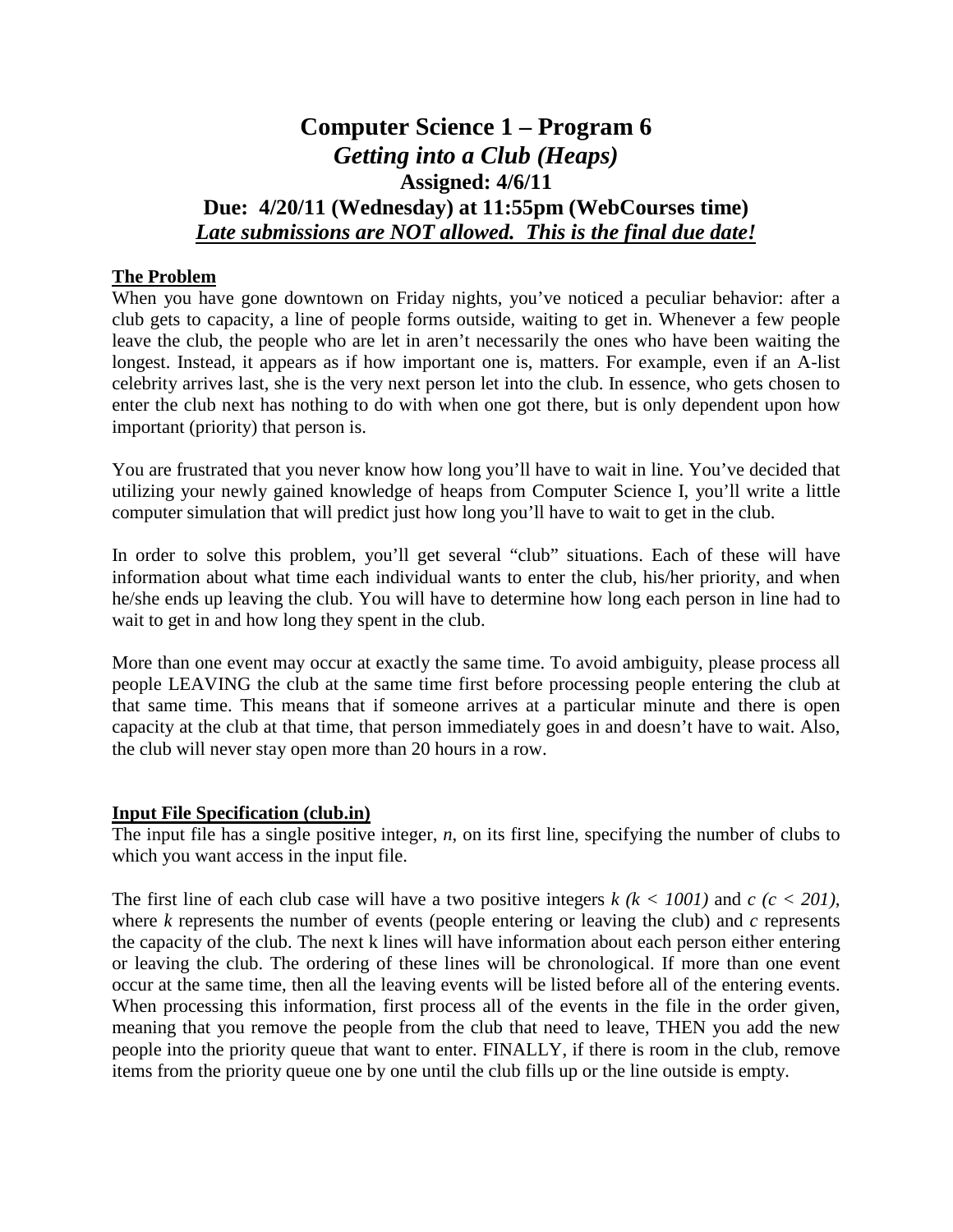Each of the input lines will have the following format:

XX:XX [AM/PM] [E/L] NAME PRIORITY

XX:XX represents the time (hours, minutes, seconds). Hours will be represented with one digit, if possible. Minutes will always be represented with two digits.

[ $AM/PM$ ] – the appropriate two uppercase letters will be provided to specify the time.

 $[E/L]$  – E represents wanting to enter the club while L represents the time at which one leaves the club.

NAME is the name of the person entering or leaving. It is guaranteed to be unique, all uppercase letters and no longer than 29 letters long. Since the club is empty at the beginning and end of each simulation, you will see each name in a case twice: once for entering and once for leaving.

PRIORITY is a positive integer from 1 to 100 that represents how important that person is. The lower the number, the more important that person is. If two people have the same priority to get in, then the person who came into line earlier gets to go. This number will NOT be included if the line in the file is specifying the person leaving. (Since you only need to know about the person's priority once.)

The time associated with E isn't necessarily the time that person gets INTO the club, it's when they start waiting in line to get in. If someone leaves before they get admittance into the club, this means that they waited in line and left from the line because they no longer wanted to go in.

### **Output Specification**

**\*\*\*NOTE\*\*\*: You should generate your output to a FILE that you will call "club.out".** For each input club, print out a header with the following format:

Club #c:

where *c* represents the day of the simulation ( $1 \leq c \leq n$ ).

Follow this with a blank line.

For each person who tried to get in the club, write a summary of their experience. Each summary should be on a single line about a single individual. The order of these summaries should be alphabetical by name. The summaries should be in one of the two following formats:

NAME waited X minutes and never got into the club.

NAME waited X minutes and stayed in the club for Y minutes.

Each input case should be separated with a blank line as well.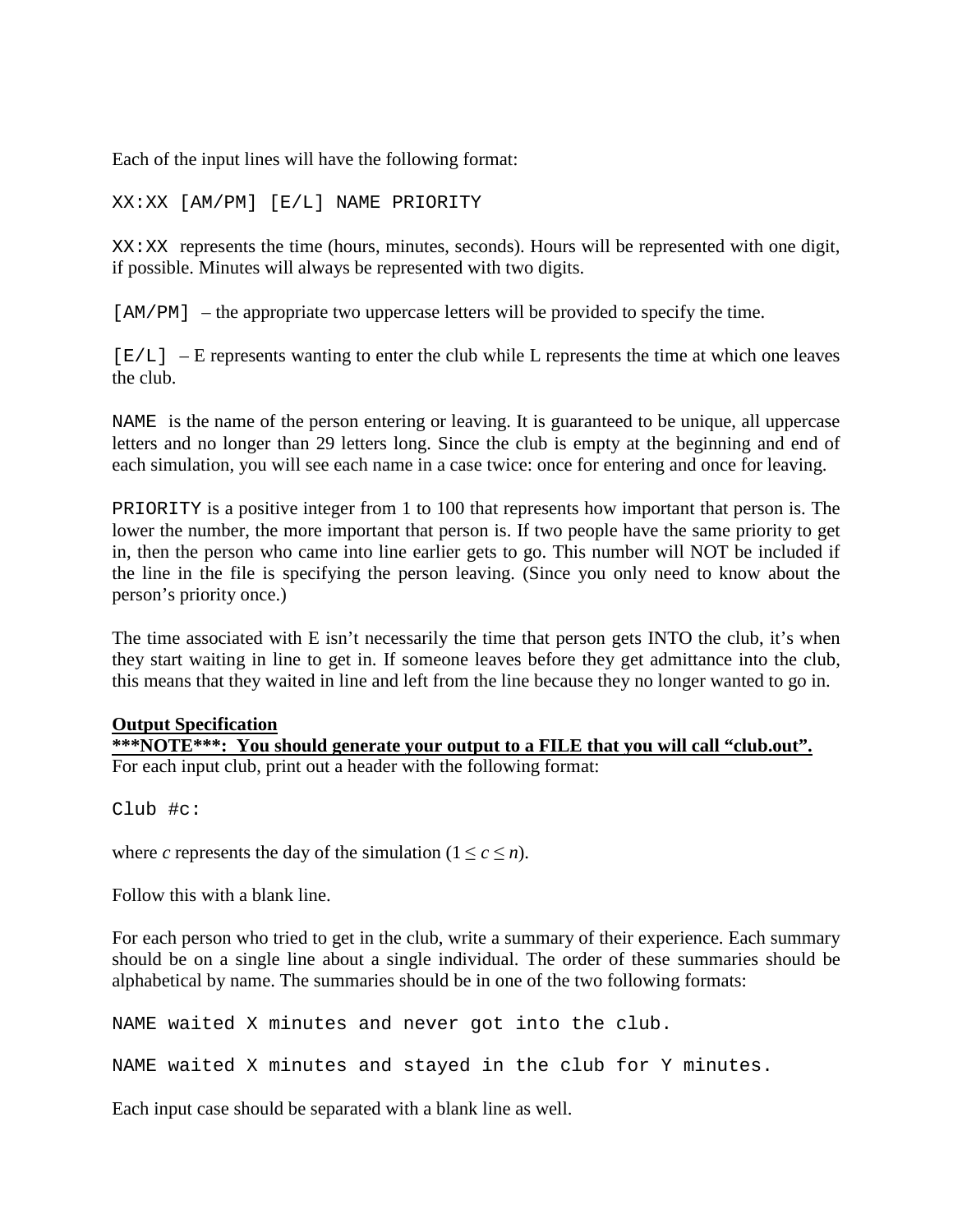#### **\*\*\*WARNING\*\*\***

Your program MUST adhere to this EXACT format (spacing capitalization, use of dollar signs, periods, punctuation, etc). The graders will use very large input files, resulting in very large output files. As such, the graders will use text comparison programs to compare your output to the correct output. If, for example, you have two spaces between in the output when there should be only one space, this will show up as an error even through you may have the program correct. You WILL get points off if this is the case, which is why this is being explained in detail. Minimum deduction will be 10% of the grade, as the graders will be forced to go to text editing of your program in order to give you an accurate grade.

\*\*Note\*\* Even if the wait time is 1 minute or less, we still use the plural "minutes". Make sure you follow the exact output format.

## **Implementation Restrictions**

Information about the people waiting to get into a full club must be stored in a heap. Information about people currently in the club can be stored however you like. Since someone may be waiting in line when they choose to leave and a heap only accommodates deleting the item with the highest priority, you must deal with someone leaving the line without deleting them from the heap. What should happen is that they stay in the heap until they WOULD HAVE entered the club. At this time your program should recognize that this person was supposed to have left already and not actually put them in the club.

## **Sample Input File**

2 10 3 10:35 PM E SARAH 5 10:40 PM E DAVE 4 10:45 PM E LESLIE 6 10:50 PM E SEAN 4 11:00 PM E JENNIFER 3 12:45 AM L LESLIE 12:50 AM L JENNIFER 1:43 AM L SARAH 1:45 AM L DAVE 1:45 AM L SEAN 12 2 10:15 PM E ANNA 6 10:20 PM E JOHN 4 10:30 PM L ANNA 10:30 PM E STEVE 7 10:30 PM E ZACK 6 10:31 PM E JACK 5 10:50 PM L STEVE 11:20 PM L JOHN 11:25 PM E BOB 3 12:00 AM L BOB